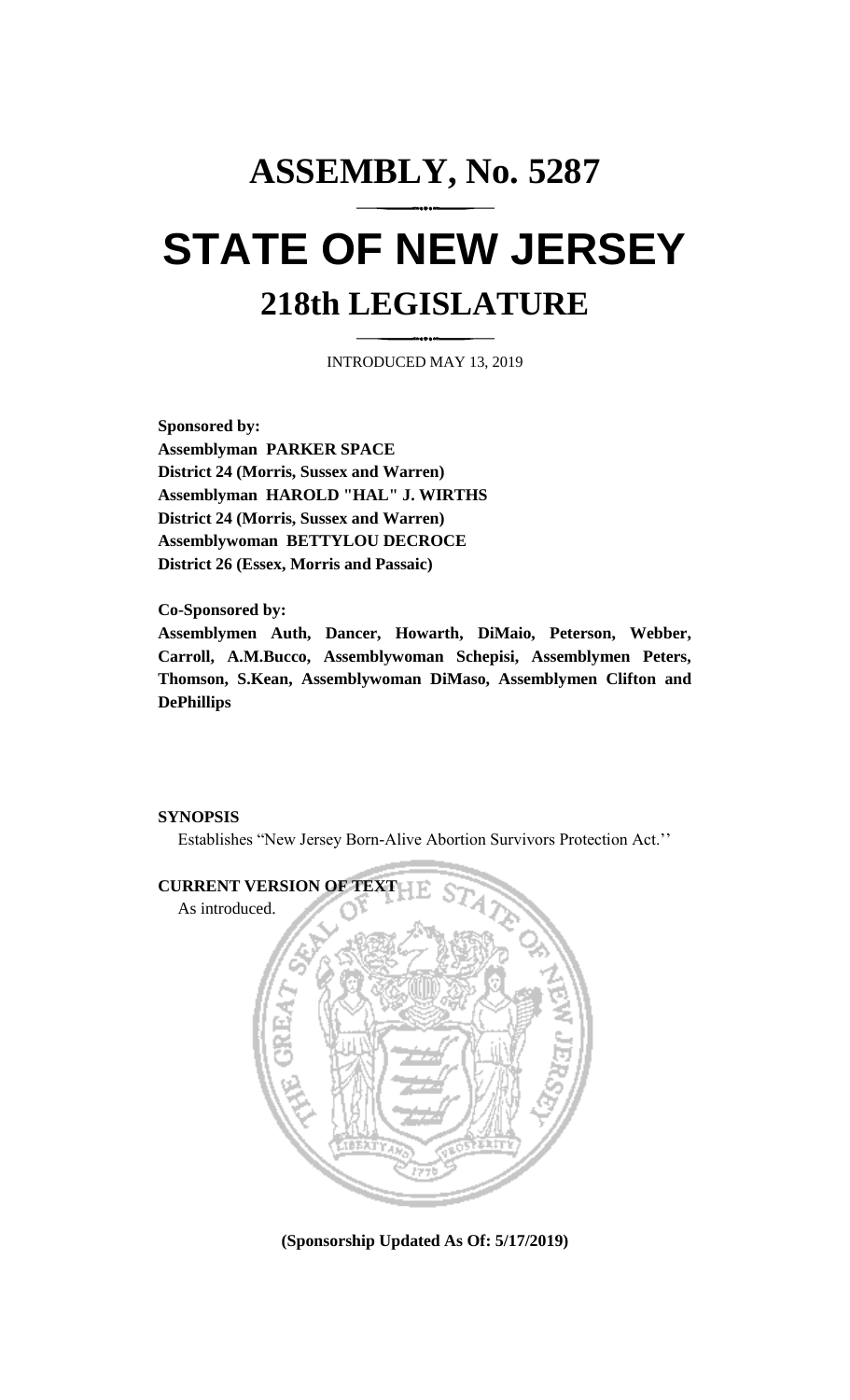**AN ACT** concerning protections for abortion survivors and supplementing Title 2C of the New Jersey Statutes. **BE IT ENACTED** *by the Senate and General Assembly of the State of New Jersey:* 1. This act shall be known and may be cited as the "New Jersey Born-Alive Abortion Survivors Protection Act.'' 2. As used in this act: "Abortion" means the use or prescription of any instrument, medicine, drug, or any other substance, device, or method to intentionally kill the unborn child of a woman known to be pregnant or to intentionally terminate the pregnancy of a woman known to be pregnant with an intention other than: after viability, to produce a live birth and preserve the life and health of the child born alive; or to remove a dead unborn child. "Attempted abortion" means conduct taken by a person that the person believes will constitute a substantial step in a course of conduct planned to culminate in performing an abortion. "Born alive," with respect to a member of the species homo sapiens, means the complete expulsion or extraction from his or her mother of that member, at any stage of development, who after such expulsion or extraction breathes or has a beating heart, pulsation of the umbilical cord, or definite movement of voluntary muscles, regardless of whether the umbilical cord has been cut, and regardless of whether the expulsion or extraction occurs as a result of natural or induced labor, cesarean section, or induced abortion. "Health care professional" means an individual licensed by this State to administer health care in the ordinary course of business or practice of a profession. 3. The Legislature finds and declares that: a. If an abortion or attempted abortion results in the live birth of an infant, the infant is a legal person for all purposes under the laws of New Jersey, and is entitled to all protections afforded under State law. b. Any infant born alive after an abortion or within a licensed hospital, clinic or other facility, including a licensed ambulatory care facility, has an identical claim to the protection of the law that would arise for any newborn, or for any person who comes to a licensed hospital, clinic, or other facility, including a licensed ambulatory care facility, for screening and treatment or otherwise becomes a patient within its care. 4. a. (1) If an abortion or attempted abortion results in a child born alive, any health care professional present at the time the child is born alive shall exercise the same degree of professional skill,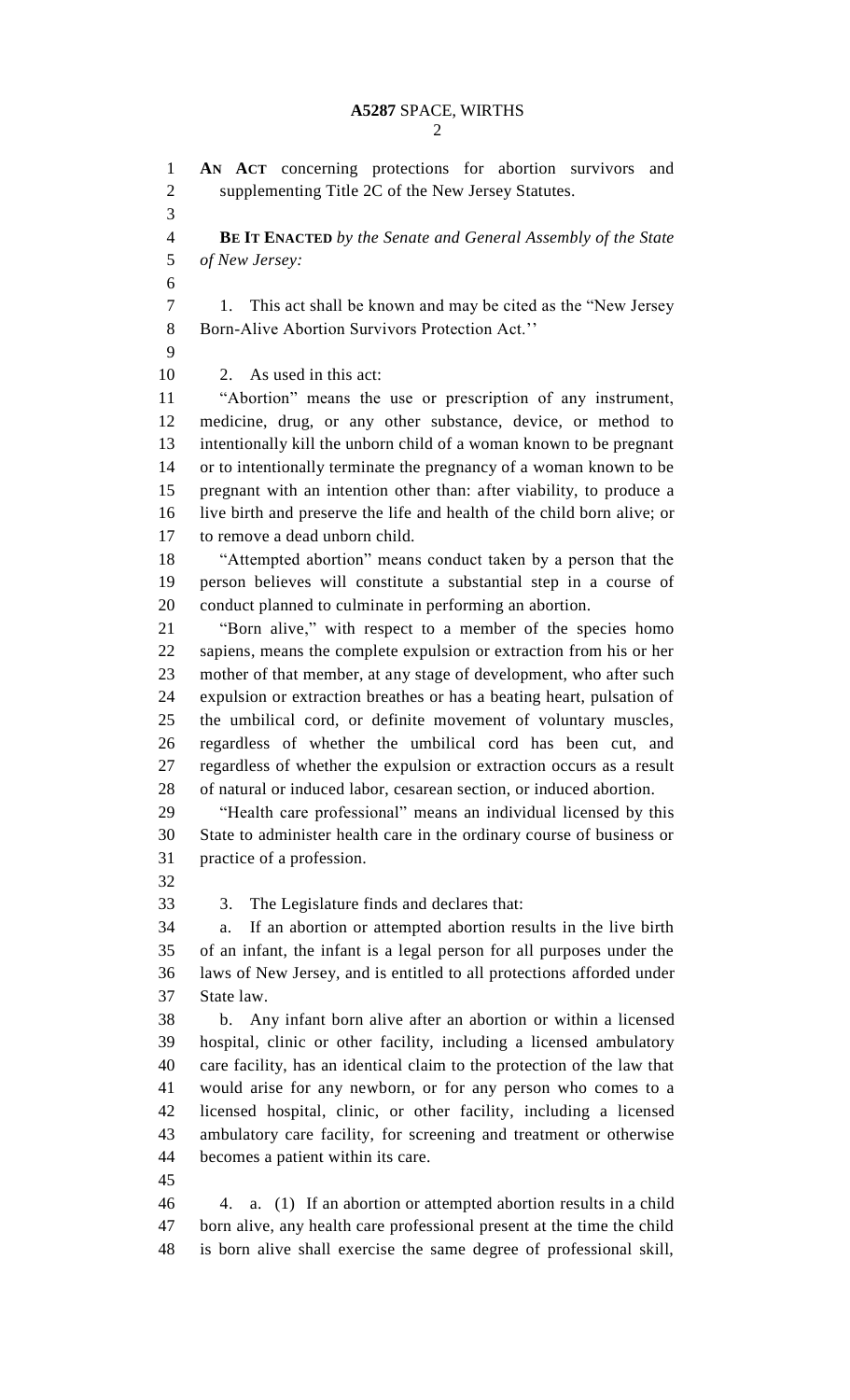care, and diligence to preserve the life and health of the child as a reasonably diligent and conscientious health care professional would render to any other child born alive at the same gestational age, and ensure that the child is immediately transported and admitted to a hospital for treatment. A person who violates the provisions of this paragraph shall be guilty of a crime of the third degree. A crime of the third degree is punishable by three to five years imprisonment, a fine of up to \$15,000, or both.

 (2) A person who intentionally performs or attempts to perform an overt act that kills a child born alive following an abortion or attempted abortion shall be guilty of violating N.J.S.2C:11-3. A violation of N.J.S.2C:11-3 is punishable by 30 years to life imprisonment.

 b. A health care professional and any employee of a hospital, physician's office, an abortion clinic, or any licensed facility who has knowledge of a failure to comply with the requirements of this act shall immediately report the failure to an appropriate State or federal law enforcement agency or both. A person who violates this subsection shall be guilty of a crime of the fourth degree. A crime of the fourth degree is punishable by imprisonment for up to 18 months, a fine of up to \$10,000, or both.

 c. The mother of a child born alive following an abortion or attempted abortion as provided in paragraph (1) of subsection a. of this section, shall not be guilty of conspiracy to commit a crime under the provision of this act.

 d. The mother of a child born alive following an abortion or attempted abortion as provided in paragraph (1) of subsection a. of this section may bring a civil action against any violator of the provisions of this act for damages, including actual damages, equitable relief, and reasonable attorney's fees and court costs. Punitive damages may be awarded when the violation evidences wantonly reckless or intentionally malicious conduct by the person or entity who committed the violation.

5. This act shall take effect immediately.

- 
- 
- 

STATEMENT

 This bill establishes the "New Jersey Born-Alive Abortion Survivors Protection Act.''

 Under the bill, if an abortion or attempted abortion results in a child born alive, any health care professional present at the time the child is born alive is to exercise the same degree of professional skill, care, and diligence to preserve the life and health of the child as a reasonably diligent and conscientious health care professional would render to any other child born alive at the same gestational age, and ensure that the child is immediately transported and